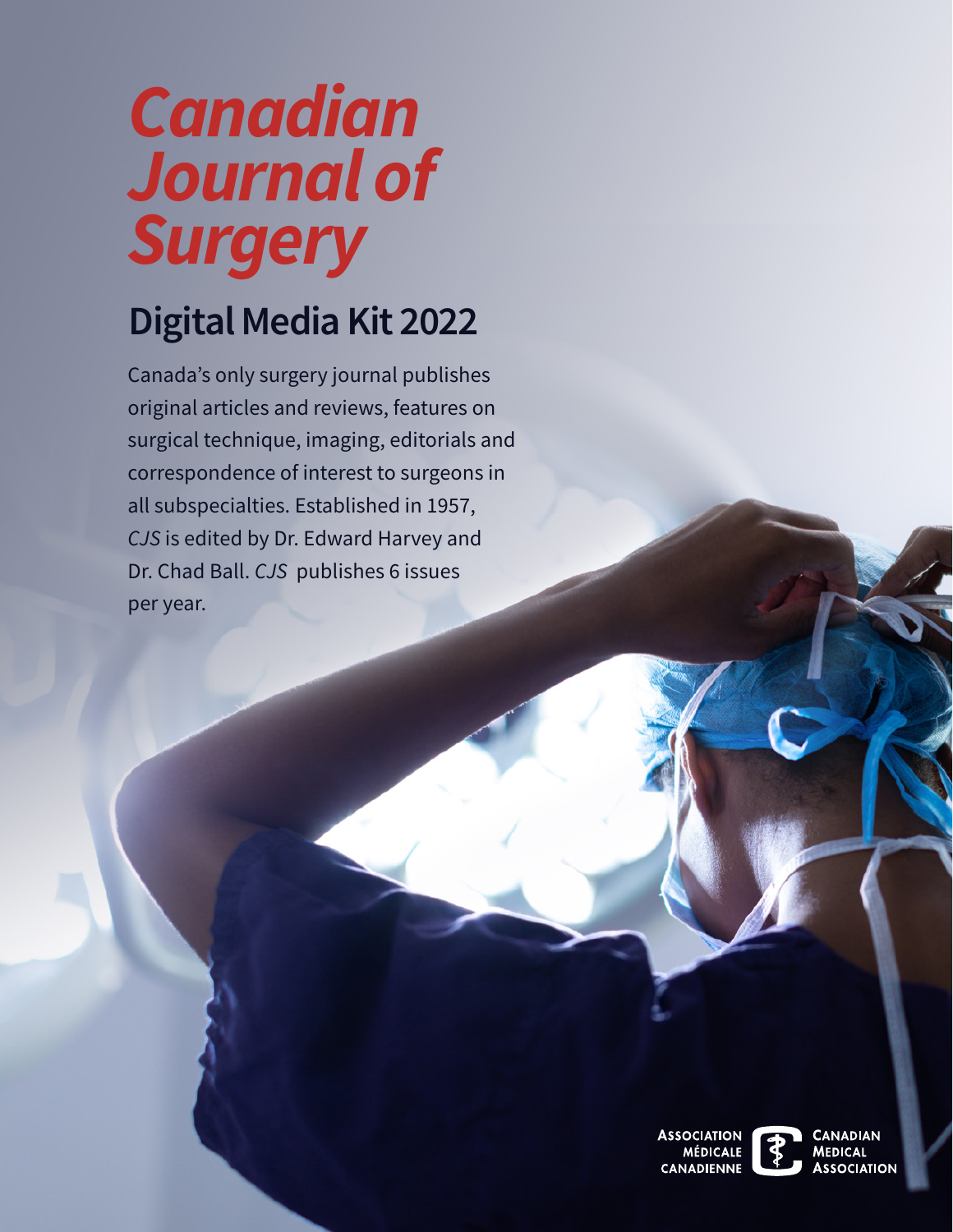## **Advertising Information**

### **canjsurg.ca**

### **Banner ad opportunities and rates**

 $\overline{1}$ ■ All online banner advertising rates are based on a cost-per-thousand (CPM) against ad impressions

### **Acceptable IAB ad sizes in pixels**

- Leaderboard on desktop =  $728 \times 90$
- Leaderboard on mobile =  $320 \times 50$
- **Leaderboard on tablet = 468 x 60**
- I ■ Big box on desktop, mobile and tablet  $= 300 \times 250$

All canjsurg.ca ad placements will be placed on mobile site at no additional charge if creative is received in both formats.

### **Standard rates**

- Leaderboard  $728 \times 90 = $90$  CPM (net)
- Big box 300 x 250 = \$90 CPM (net)

### **Digital ad specifications**

- PNG, JPEG, GIF (animation accepted)
- No flash
- Resolution 72 dpi
- Maximum file size 1 MB
- ■ **No third-party ad serving (click tags or pixel tracking)**
- $\overline{\phantom{a}}$ ■ Impression tags and customized URLs accepted
- $\overline{I}$ ■ All pharmaceutical ads must comply with PAAB guidelines (www.paab.ca)

 $\overline{1}$ All ad material due 4 business days prior to posting

**All** *CJS* **content is available online, free of charge. Physicians can earn Royal College MOC credits by completing various**  *CJS* **activities.** 

### *CJS* **email alerts**

### **Banner and text ad opportunities and rates**

- Top leaderboard  $728 \times 90 = $1,650$  (net)
- D Lower leaderboard  $728 \times 90 = $1,200$  (net)
- Big box 300 x 250 = \$1,500 (net)
- Text link with  $log_0 = $1,200$  (net)

### **Digital ad specifications**

- PNG, JPEG, GIF (animation not recommended)
- No flash
- Resolution 72 dpi
- Maximum file size 1 MB
- No third-party ad serving (click tags or pixel tracking)
- Impression tags and customized URLs accepted

 All pharmaceutical ads must comply with PAAB guidelines (www.paab.ca)

### **Circulation**

- Canada's most comprehensive email product reaching Canadian surgeons.
- Our email alert reaches over 9,000 surgical members of the RCPSC.
- Each email provides links to full text articles hosted on www.canjsurg.ca
- Consistently high unique email opening rates of over 44%.